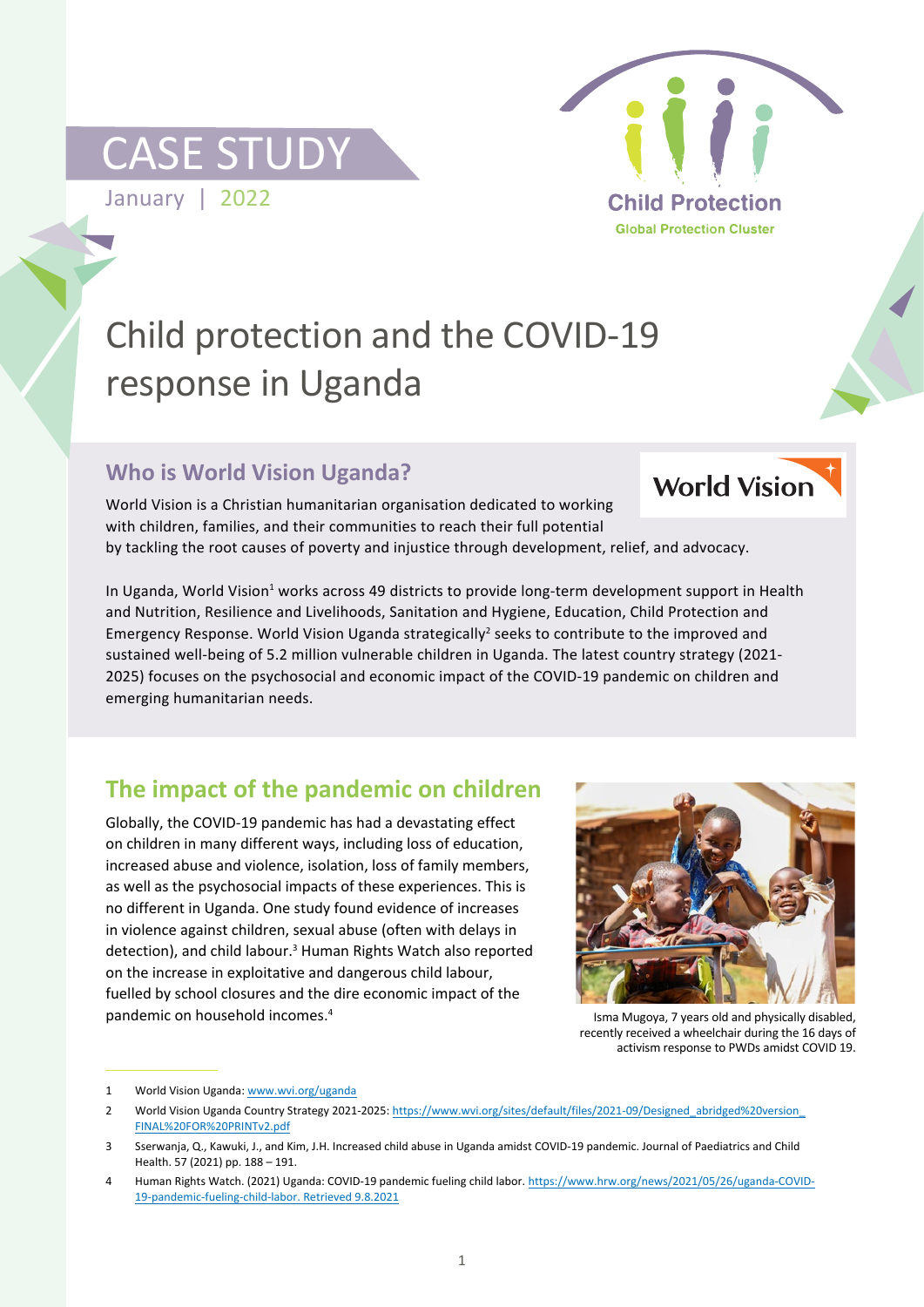The economic downturn has led to widespread food insecurity, denying children the nutrition they need to grow. Millions of children have also had their learning interrupted, as well as suffering from social isolation during the strict government lockdowns when left without caregivers.<sup>5</sup> With some parents or caregivers working and others hospitalised due to COVID-19, children have often been left at home alone.

A study of children with disabilities found they had difficulties meeting basic daily needs; their parents struggled to educate them at home (due partly to a lack of accessible learning materials); their access to health and rehabilitation services was often curtailed; and they lost the support of their peers during the lockdowns.<sup>6</sup>

Surveys and reports from health facilities (see Box on page 5) have shown an upward surge in teen pregnancies since the start of the pandemic. One district reported that between 2,000 and 4,000 girls had visited a health facility for antenatal care. The relationship between this significant upsurge and the pandemic is clear since the majority of the sexual violence leading to these pregnancies occurred within the home.<sup>7</sup>

Children themselves have expressed their concerns about being cut off from schooling, as well as issues such as the rise in violence, child marriage, sexual abuse, child labour, food shortages, restricted access to water, the lack of personal protective equipment (PPE) to follow preventative guidelines, and more.<sup>8</sup>

In summary, the impacts of the COVID-19 pandemic on children's protection and well-being have been numerous and varied. Child protection organisations such as World Vision have had to step up and adapt their programming to meet the enhanced and particular needs of children at this time. World Vision Uganda's response objectives are:

- 1. Scale up preventative measures to limit the spread of COVID-19
- 2. Strengthen health systems and workers to support and manage COVID-19 and continue key child health and nutrition services
- 3. Strengthen support for children impacted by COVID-19 through education, child protection, food and livelihoods
- 4. Collaborate and advocate to ensure children are protected
- 5. Strengthen monitoring, evaluation, accountability and learning processes for the response.

### **Adaptation and strengthening of child protection programming**

With the sudden onset of the pandemic and strict lockdown measures, World Vision Uganda had to strategise on how to quickly adapt its programming, while addressing emerging needs. Following a rapid assessment of the key protection needs in the current context, it became apparent that a phased approach would be required – from emergency response to medium- and long-term response – as the pandemic became the "new normal".

World Vision carried out a mapping of children affected by COVID-19 in their local communities to assess the target populations of direct and indirect beneficiaries, as well as identify existing child protection structures and service points that could provide emergency responses. Included in the mapping was identification of the child protection issues that emerged from the pandemic.

<sup>5</sup> Interview with World Vision Uganda staff.

<sup>6</sup> Femke Bannink Mbazzi, Ruth Nalugya, Elizabeth Kawesa, Claire Nimusiima, Rachel King, Geert van Hove & Janet Seeley (2021) The impact of COVID-19 measures on children with disabilities and their families in Uganda, Disability & Society, DOI: 10.1080/09687599.2020.1867075

<sup>7</sup> Interview with World Vision Uganda staff.

<sup>8</sup> Joining Forces. (2020) Children in Uganda speak out on COVID-19. Child Fund Alliance, Plan International, Save the Children, SOS Children's Villages, Terre des Hommes International Alliance, World Vision Uganda. https://resourcecentre.savethechildren.net/ node/18011/pdf/Children›s%20voices%20COVID-19.pdf. Retrieved 9.8.2021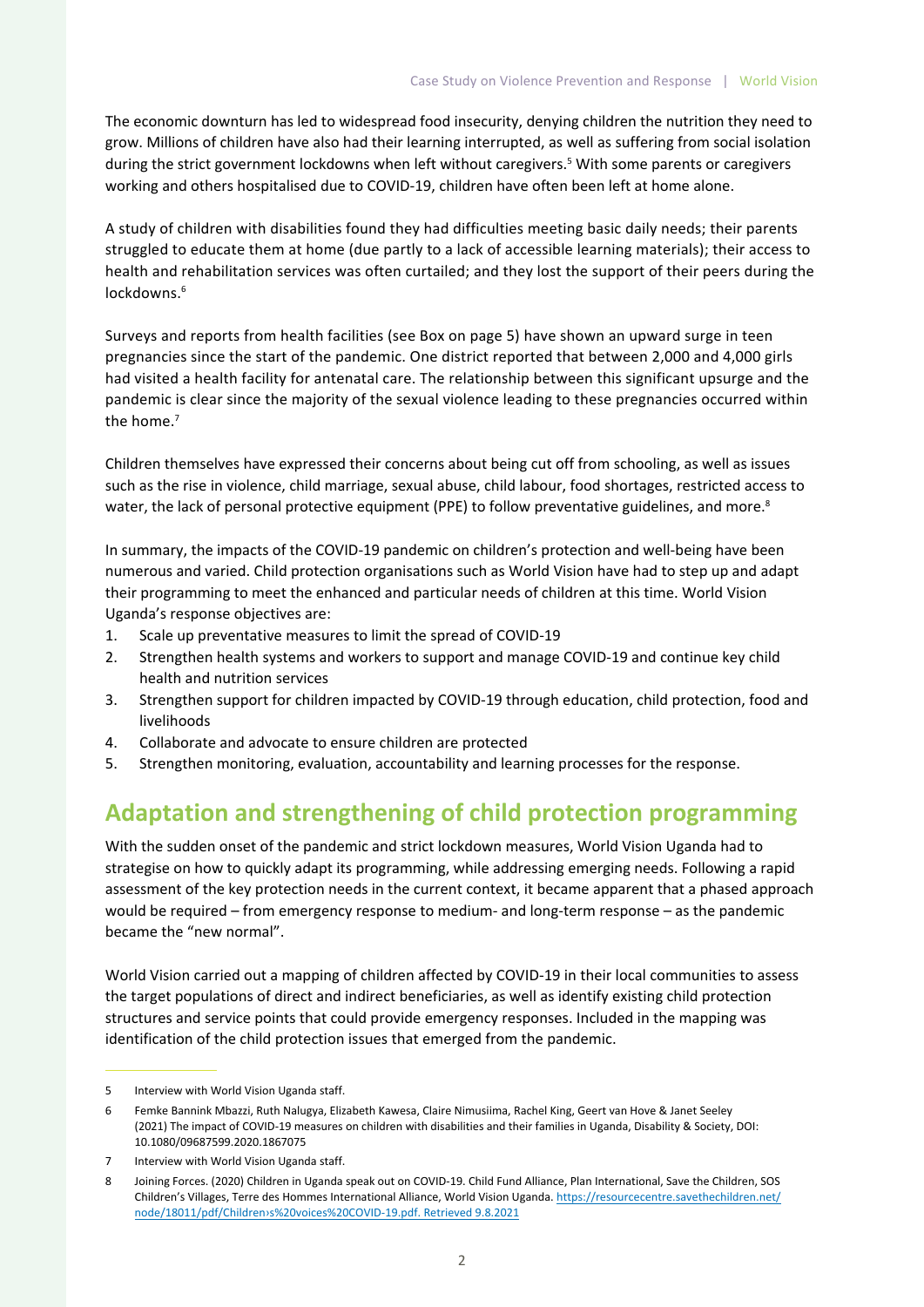As members of the district COVID-19 Task Force, one of the first interventions by World Vision and other members was to advocate for changes in the response to positive cases, and to oversee efforts to make the quarantine and treatment centres more family-friendly. The organisation advocated to have child protection social service providers recognised as essential workers, resulting in the resumption of some services during the lockdown. World Vision also conducted trainings at some of the treatment centres on psychosocial support, providing childfriendly services and approaches on how to assist patients with children or other family members who need care, and responding to their concerns.



Honorable Justice Barrack, a 13-year-old child parliamentarian in Busia Area Program, represents other children by voicing child-related issues and challenges amidst COVID 19, as well as recommending interventions for school resumption programs that integrate teenage mothers back to school.

At the community-level, with few child protection workers and limitations in service provision, adaptations were made to reporting and referral procedures, as well as standard operating procedures on alternative care for vulnerable children. Psychosocial support counselling for children and parents was made a priority and adapted to focus on the kinds of stressors brought on by the pandemic; for instance, helping children and adolescents understand more about the virus and why they have to stay home for so long. World Vision also supported community-level child protection structures, such as Child Protection Committees and para-social workers, to provide mobile mental health and psychosocial support.

When the Child Hotline and National Call Centre were closed, World Vision mobilised the community volunteers in its pandemic response areas to provide feedback using phones hooked to a central platform. When calls were received, the cases were referred to the Child Protection Service Point in that area (see details below). Community workers were also trained on COVID-19, including how to support families affected by the virus, psychosocial support to children and families, long-term or alternative care, and the newly adapted referral procedures and pathways.

Due to the escalation in domestic violence with the lockdown, as well as the economic strains and other impacts of the pandemic, the child protection team worked with the gender unit to address these issues. This was done by adapting existing parenting skills programming to include simple messaging that focused on dealing with the stresses arising from the pandemic. The message was disseminated at household level through Household Clusters meeting in communities, while World Vision also worked with the Ministry of Gender, Labor and Social Development to develop and communicate similar messaging for both adults and children. In addition to this, World Vision has equipped and supported community influencers to engage in COVID-19 risk and prevention communication. The organisation worked with various media to share messages about positive parenting, addressing psychosocial distress, and other information that needed to be amplified.

Other interventions provided by World Vision at the household level included livelihood and food security assistance, the provision of educational materials for remote learning, and health education. There have also been occasions where World Vision staff have had to respond to specific situations; for example, following observations that some people leaving treatment centres were being rejected and even harmed by their communities, World Vision staff started to accompany individuals back to their homes, as well as working to diffuse tense situations.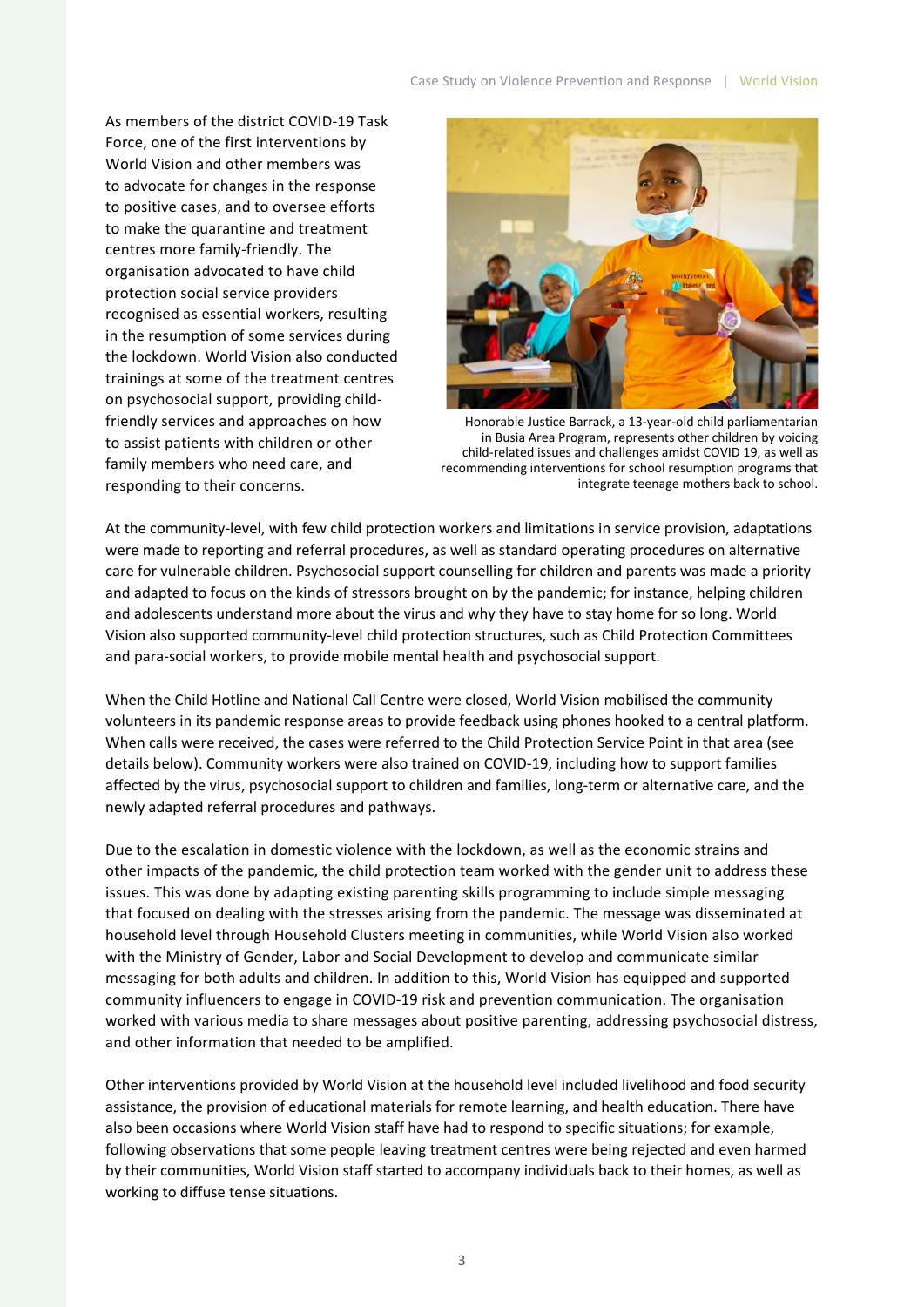#### **Adaptation and strengthening of partners' approaches and World Vision's role**

In the course of the pandemic, community groups have had to reorient their focus to areas of work where they often lacked experience, such as psychosocial support. As a result, World Vision has done a lot of capacity building around psychosocial support with community counsellors, who are part of community structures.

With child protection structures still not fully operational, World Vision has supported the establishment of Child Protection Service Points to provide psychosocial support and case management. Located at sub-district level, each of these centres is staffed by a government social worker, a police officer (from the family and child protection unit), and a faith leader. World Vision raised awareness of these services through radio and social media.

World Vision has also worked with partners, such as religious and cultural institutions, which continued to have reach in the communities even during lockdown. These partnerships were leveraged for interventions related to COVID-19 awareness-raising; for example, working with cultural institutions that run radio and television programming to promote COVID-19 awareness.

Pre-existing community structures, such as Child Protection Committees and other social work organisations (many of whom had worked with World Vision previously), adapted their modes of operation in order to continue their work. Community meetings had to be held with smaller numbers and other avenues were used for outreach, such as local radio and partnering with local leaders; for example, Child Protection Committee members from local councils were able to communicate messages about the pandemic. Although, there were limitations in terms of geographical coverage, communication was still effective under the circumstances.

#### **Adapting relationships with formal child protection systems**

One of the first pandemic-related working relationships with the government involved strengthening the capacity of Child Protection Committee members. Initially, many of these members were focused mainly on reporting cases of abuse, meaning other child protection risks had to be highlighted, such as the need for alternative care for children whose caregivers were in treatment. This required gaining a wide range of skills related to child protection prevention and response, including reporting and referring cases of violence, case management, and alternative care.

As mentioned, World Vision also worked with the Ministry of Gender, Labor and Social Development to develop specific messaging for adults, such as around positive parenting and psychosocial support, with the messages disseminated via the Child Helpline and other forums.

At the very start of the pandemic, World Vision partnered with the national referral hospital for mental health to support the training of child protection actors in psychosocial support and mental health recovery. The organisation also worked with COVID-19 treatment centres by providing trainings on psychosocial support, and helping to make services more child friendly. This was in response to staff visits to treatment centres where children were sometimes found to be poorly treated in vulnerable situations.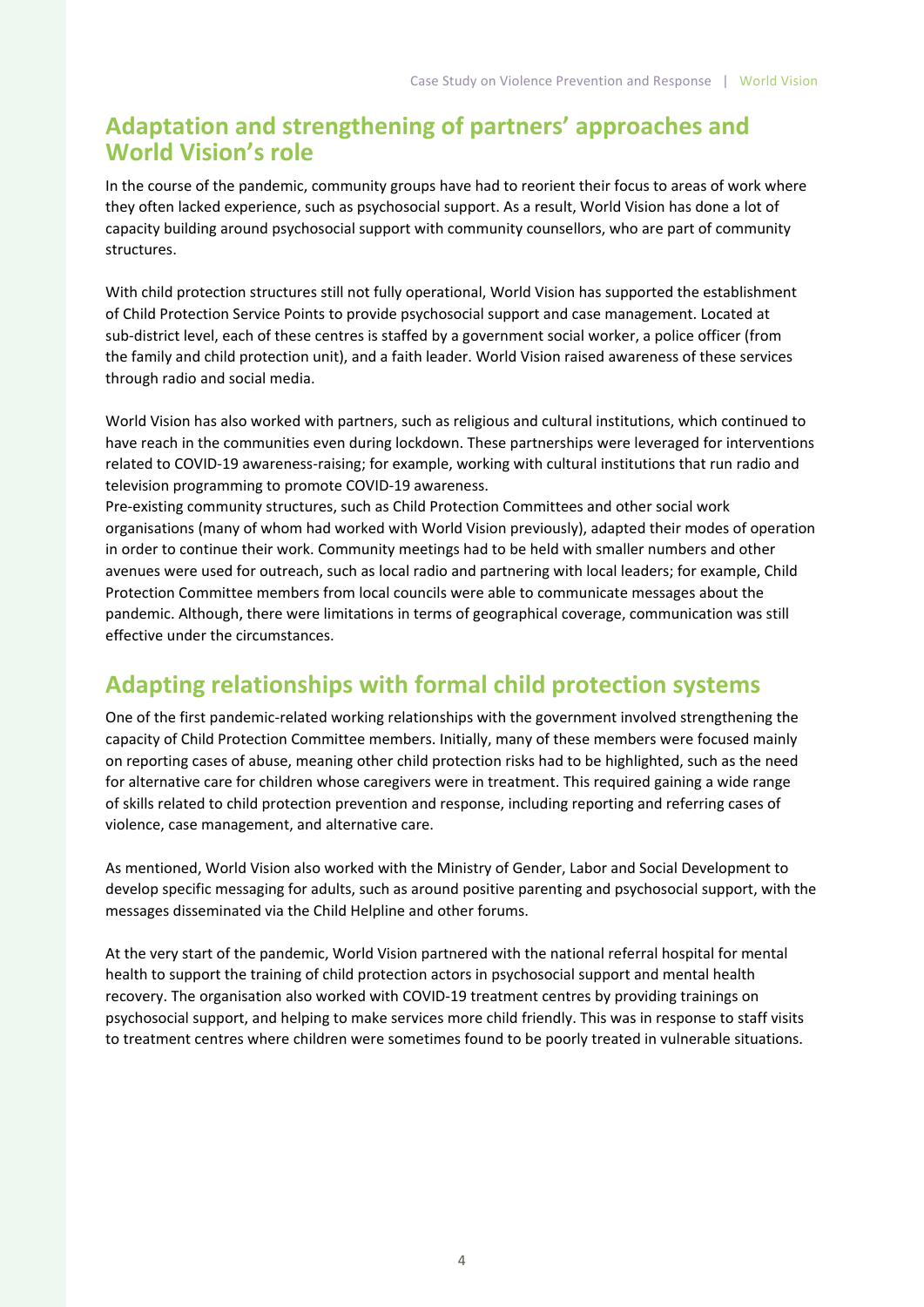#### **Engaging faith leaders and faith communities in child protection during the pandemic**

World Vision has been working with faith congregations as change agents for behavioral change in communities using World Vision's Channels of Hope for Gender and Channels of Hope models.<sup>9</sup> Through these models, faith leaders become volunteers implementing child protection programs at the congregational level and in the wider community. As child protection actors, they are able to lead child protection interventions which has happened in both Christian and Muslim congregations. Channels of Hope Action Teams are established and each team is tasked with reaching out to at least six vulnerable children each quarter. They meet every month to share learning, success stories, data on the numbers of children they have reached, and the protection issues they have been able to address.

When schools were closed, the congregations also established early childhood development (ECD) learning programs and World Vision did a lot of orientation on how to prevent the spread of COVID-19 and provide services to vulnerable children.



A group of teenage girls from Northern Uganda engaging duty bearers to end teenage pregnancy during the national commemoration of the 16 days of activism against SGBV.

<sup>9</sup> These are two of World Vision's program models that engage faith leaders to facilitate community processes to address child wellbeing issues from a faith perspective. https://www.wvi.org/church-and-interfaith-engagement/channels-hope-gender; https://www. wvi.org/faith-and-development/channels-hope.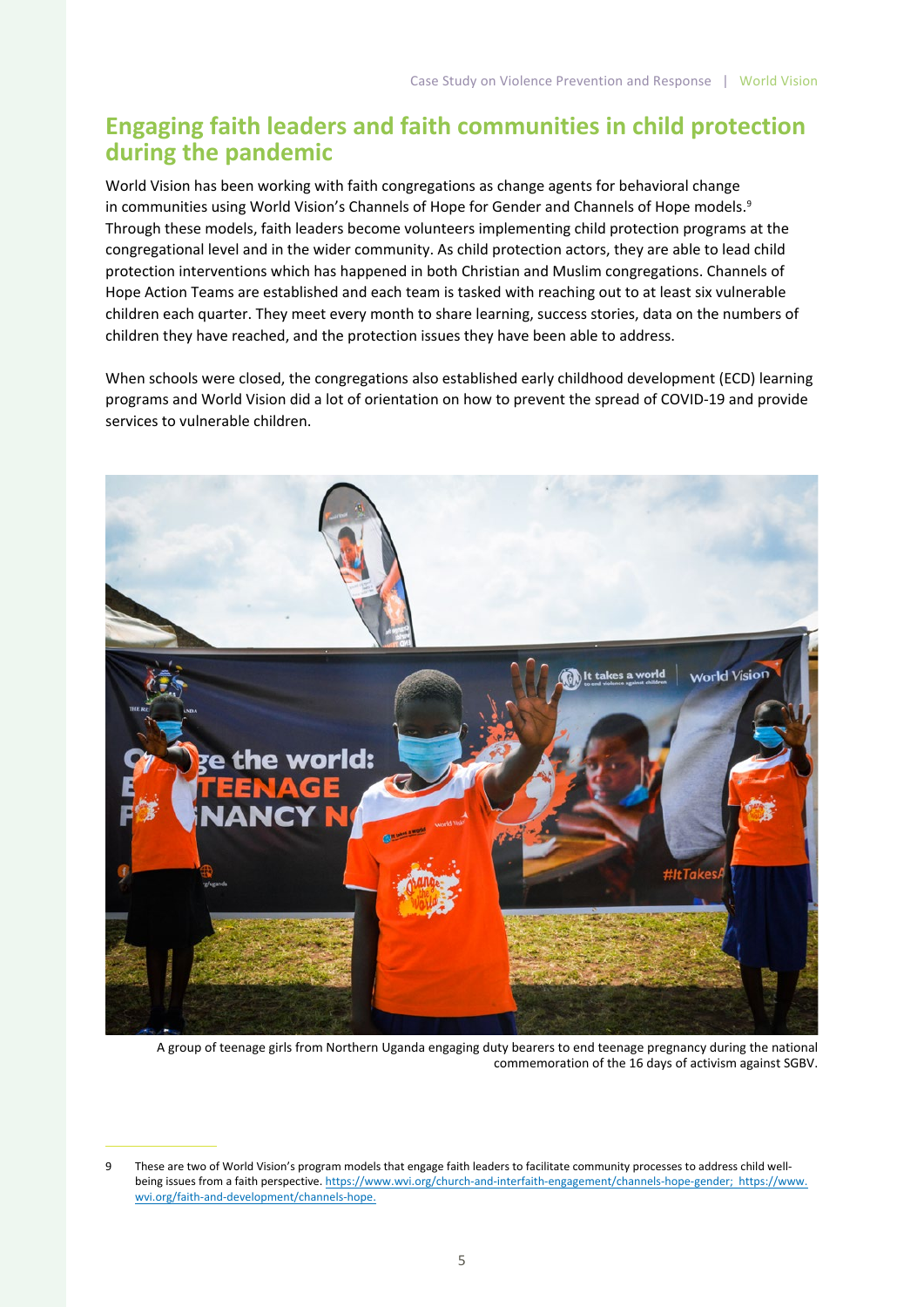#### **The impact of COVID-19 on teenage pregnancy, sexual violence and child marriage**

Teenage pregnancies are higher in developing countries than developed countries, and more so in sub-Saharan Africa with 28% of adolescents giving birth before the age of 18. In Uganda, more than one in four adolescents (15–19 years) become pregnant with the rates being higher in rural areas (27%) than urban areas (19%).

Across Uganda, eight out of ten citizens (79%) said the lockdown had increased cases of teenage pregnancy and sexual violence. In the six months before COVID-19, 593 girls under the age of 18 reported sexual violence compared to 860 girls six months into the pandemic.

The spike in teenage pregnancies during the lockdowns (especially in Uganda's poorer rural areas) has been confirmed by the government. After the first lockdown, teenage pregnancies rose by 28% with the Ministry of Education reporting that over 90,000 girls under 18 fell pregnant during the period when they were not attending school, and this included more than 9,000 underage girls. Public health facilities' records related to GBV cases and district health information also showed an increase in teens seeking their first antenatal services on a monthly basis.

During this time, there was also a 65% increase in cases of violence against children reported to the Uganda Child Help Line (UCHL), with much of this abuse being perpetrated by those who should be their protectors.

Another worrying (and related) trend has been an increase in child marriage. Although the legal age of consent to marriage in Uganda is set at 18, getting married formally or informally before this age is a common practice in the country. Both boys and girls are married off as children, but girls are disproportionately affected by this harmful practice with most young girls getting married to considerably older men.

In most cases, child marriage is the outcome of teenage pregnancies and child sexual abuse, but not all teenage pregnancies end up in child marriage.

According to World Vision Uganda's Strategy Report 2020, child marriage in its operation area before the arrival of COVID-19 was at 12% but during the pandemic in 2021 this figure had risen to 46%.

Studies have also shown that girls who marry young are more prone to GBV and domestic abuse due to their limited autonomy and the significant power differentials. Both child marriages and teenage pregnancies are associated with shame, stigma and mental health issues that sometimes can lead to suicidal tendencies.



A 13-year-old teen girl is among more than 298,127 teenagers that visited public health facilities for their 1st antenatal care in 2020 during the COVID-19 lockdown in Uganda. Teenage pregnancies escalated amidst COVID-19, affecting 10 to 17 year olds.

12 Uganda Twaweza Sauti Za Wanainchi report 2021

<sup>10</sup> WHO/UNFPA 2013

<sup>11</sup> Uganda Bureau of Statistics 2016

<sup>13</sup> Uganda Twaweza Sauti Za Wanainchi report 2021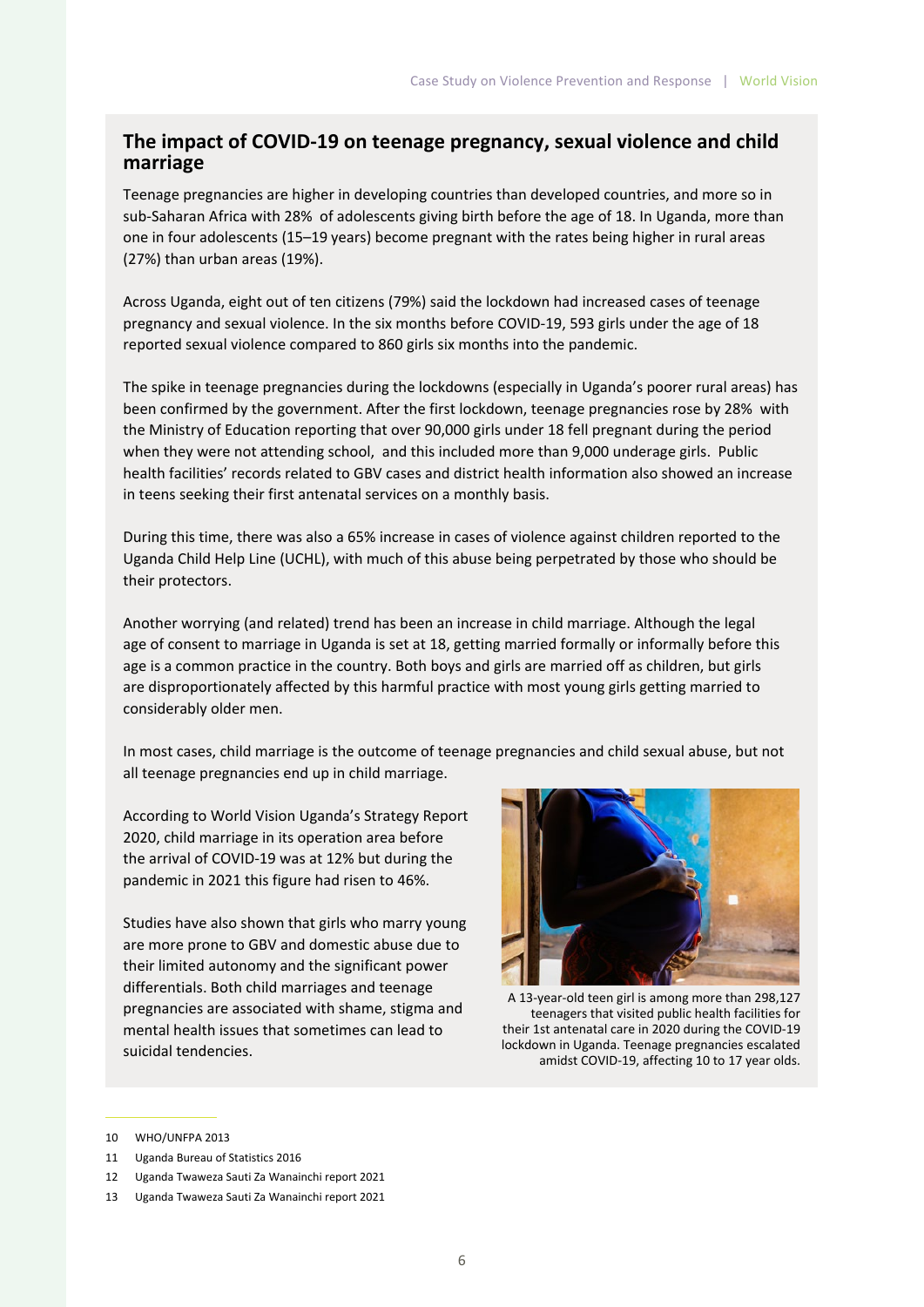#### **Adapting programming to address teenage pregnancy and violence against children**

Since the lockdowns in March 2020, World Vision has introduced a number of nationwide interventions to help address the serious situation described in the box above. This has been achieved by adapting existing programmes in the following ways:

- 1. Child protection and education programme
	- Amplifying success stories demonstrating that preventing teenage pregnancy is possible by showcasing World Vision's effective strategies and interventions to inspire all actors to scale up what works.
	- Advocating for positive parenting while children are at home during the lockdown, inclusive of children living with disabilities and teenage mothers.
	- Creating awareness of the available services and service points for pregnant teens and highlighting the urgent need for psychosocial support services to help adolescents cope with challenges associated with teenage pregnancy, including reintegrating teen mothers via back-toschool campaigns.
- 2. Health programme
	- Presenting health information to teenagers visiting facilities for first ANC.
	- Tracking teenage mothers accessing teenage care safe motherhood services.
	- Linking teenage mothers to community care groups for nurturing.
- 3. Livelihood programme
	- Training/creating awareness of simple vocational skills for children/youths within their homes during lockdown.
	- Behaviour change activities like empowered worldview and biblical reflection, integrated with activities of a spiritual nature within households.

In addition to these interventions, World Vision has continued to implement the It takes a world to end violence against children campaign, which has proven to bring a sustained change to the lives of children by focusing on the following:

- Empowering all children (in school and out of school) with life skills and abilities to protect themselves and others from violence, abuse, exploitation and neglect, through the creation of clubs and peer groups.
- Confronting harmful social and cultural norms and practices that underlie violence against children through programs, community engagement, dialogue, and national level campaigns.
- Strengthening child protection related laws, policies, systems, and structures at national and subnational levels.



One of the teenage ambassadors in Northern Uganda leading the "back to school campaign" and ending teenage pregnancy in Uganda. Northern Uganda has the highest cases of teenage pregnancies as a result of the pandemic.